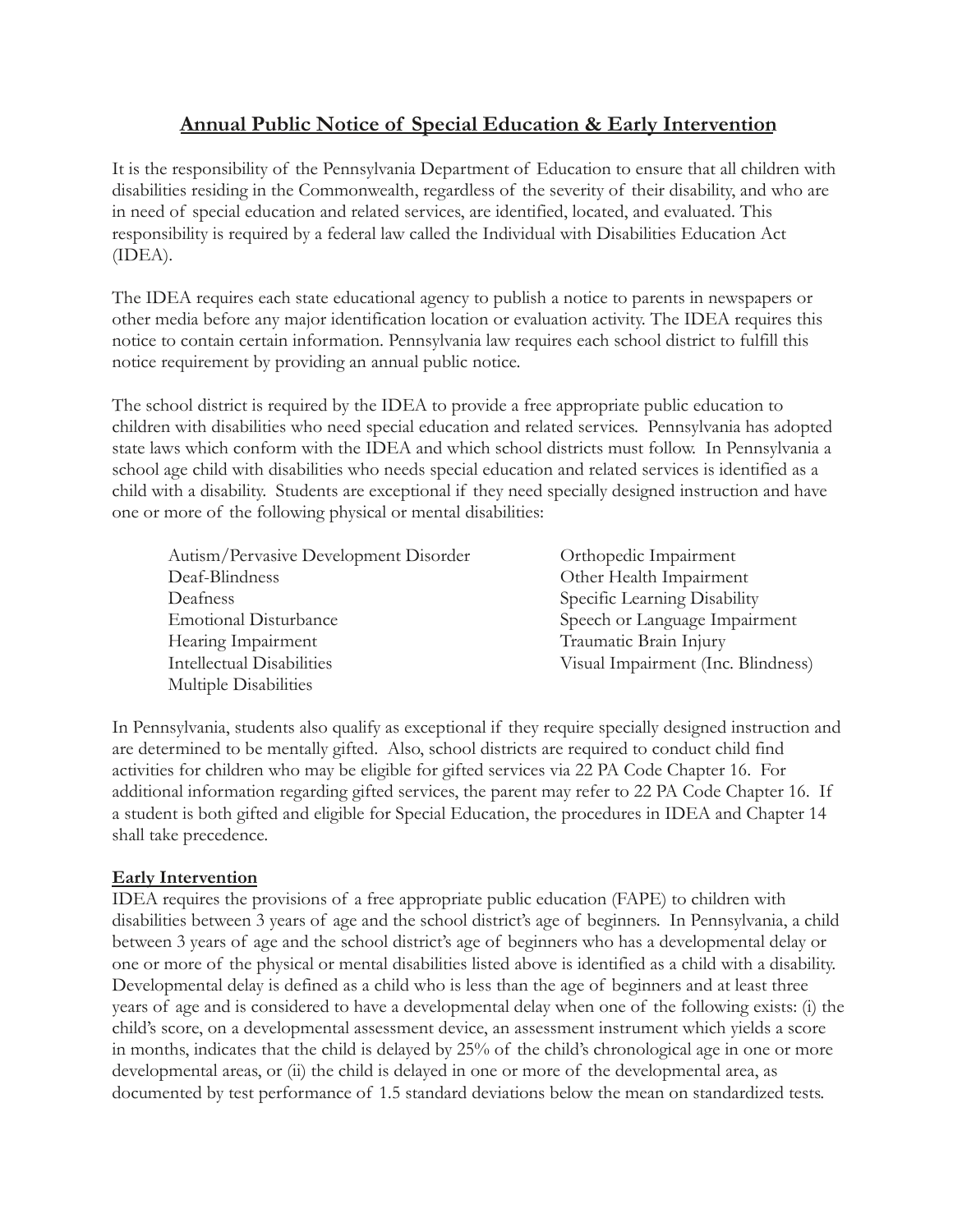Developmental areas include cognitive, communicative, physical, social/emotional and self-help. For additional information you may contact the Early Intervention Program Supervisor at Midwestern Intermediate Unit IV, 453 Maple Street, Grove City, PA 16127 or (724) 458-6700. These children are afforded the rights of school age exceptional children, including screening, evaluation, individualized education program planning, and provisions of appropriate programs and services. The Pennsylvania Department of Education is responsible for providing programs and services to these children under Act 212 of 1990, the Early Intervention Services System Act.

### **Screening**

Each school district must establish and implement procedures to locate, identify, and evaluate students suspected of being exceptional. These procedures include screening activities, which include but are not limited to: review of group-based data (cumulative record, enrollment records, health records, and report cards); hearing screening (at a minimum of kindergarten, special ungraded class, first, second, third, seventh, and eleventh grades); vision screening (every grade level); motor screening; and speech and language screening.

In schools which have an Instructional Support Team (IST) or child study team or Multi Tiered System of Support (MTSS), the above screening activities may be a consideration used by these teams as another level of screening. Parents and members of the professional staff of the student's school have the right to request screening by the IST or child study team.

Except as indicated above or otherwise announced publicly, screening activities take place in an ongoing fashion throughout the school year. Screening is conducted in the student's home school unless other arrangements are necessary. For more information, contact:

> Paula Bredl Director of Special Education 1810 West Sunbury Road West Sunbury, PA 16061

# **Evaluation**

When screening indicates that a student may be exceptional, the school district will seek parental consent to conduct an evaluation. "Evaluation" means procedures used to determine whether a child has a disability and the nature and extent of the special education and related services that meet the child's needs. The term means procedures used selectively with an individual child and does not mean basic tests administered to or procedures used with all children.

In Pennsylvania, this evaluation is called a multidisciplinary evaluation (MDE). It is conducted by a multidisciplinary team (MDT), which must include a school psychologist, a teacher and the parents. The MDE process must be conducted in accordance with specific timelines and use procedural safeguard procedures. For example, tests and procedures used as part of the multidisciplinary evaluation may not be racially and culturally biased.

The MDE process results in a written evaluation report called an (ER). This report makes recommendations about a student's eligibility for special education based on the presence of a disability and the need for specially designed instruction. The evaluation report also makes recommendations for educational programming regardless of whether or not the team recommends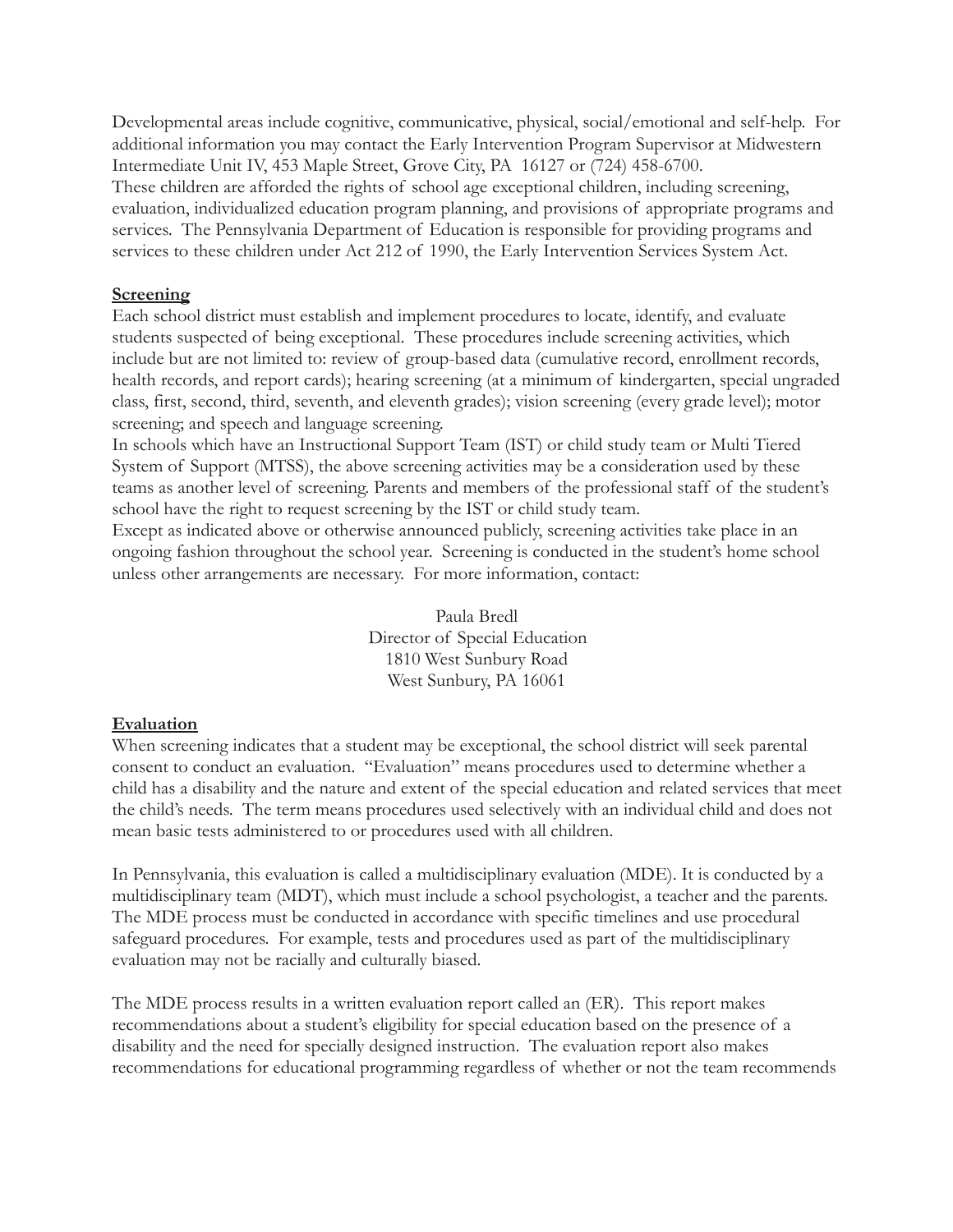that the student is exceptional. Once parental consent for an evaluation is obtained, the school district has timelines and procedures specified by law, which it must follow.

Parents who think their child is a child with a disability may request, at any time, that the school district conduct a multidisciplinary evaluation. This request should be made in writing to the Coordinator of Special Education Office. If a parent makes an oral request for a multidisciplinary evaluation the school district shall provide the parent with a form for written permission. Instructional Support (IS) activities or MTSS do not serve as a bar to the right of a parent to request, at any time, including prior to or during the provision of instructional support activities, a multidisciplinary evaluation.

Parents also have the right to obtain an independent educational evaluation. The school district must provide to parents, on request, information about where an independent educational evaluation may be obtained.

## **Consent**

School entities cannot proceed with an evaluation, or with the initial provision of special education and related services, without the written consent of the parents. For additional information related to consent, please refer to the Procedural Safeguards Notice which can be found at the PaTTAN website at www.pattan.net. Once written parental consent is obtained, the school district, intermediate unit or charter school will proceed with the evaluation process. If the parent disagrees with the evaluation, the parent can request an independent education evaluation at public expense.

## **Program Development**

Once the evaluation process is completed, a team of qualified professionals and the parents determine whether the child is eligible. If the child is eligible, the individualized education program (IEP) team meets, develops the program, and determines the educational placement. Once the IEP team develops the program, and determines the educational placement, school district staff, intermediate unit staff, or charter school staff will issue a notice of recommended educational placement/prior written notice. Your written consent is required before initial services can be provided. The parent has the right to revoke consent after initial placement.

#### **Educational Placement**

A single test or procedure may not be the sole factor in determining that a child is exceptional. The IEP team must include a district representative, the student's teacher, special education teacher and the parents. If the student is determined to be exceptional an IEP will be developed.

An IEP describes a student's current educational levels, goals, and objectives, and the individual programs and services, which the student will receive. IEP's are reviewed on an annual basis. The IEP team will make decisions about the type of services, the level of intervention and the location of intervention.

Placement must be made in the least restrictive environment in which the student's needs can be met with special education and related services. All students with disabilities must be educated to the maximum extent appropriate with children who are not disabled.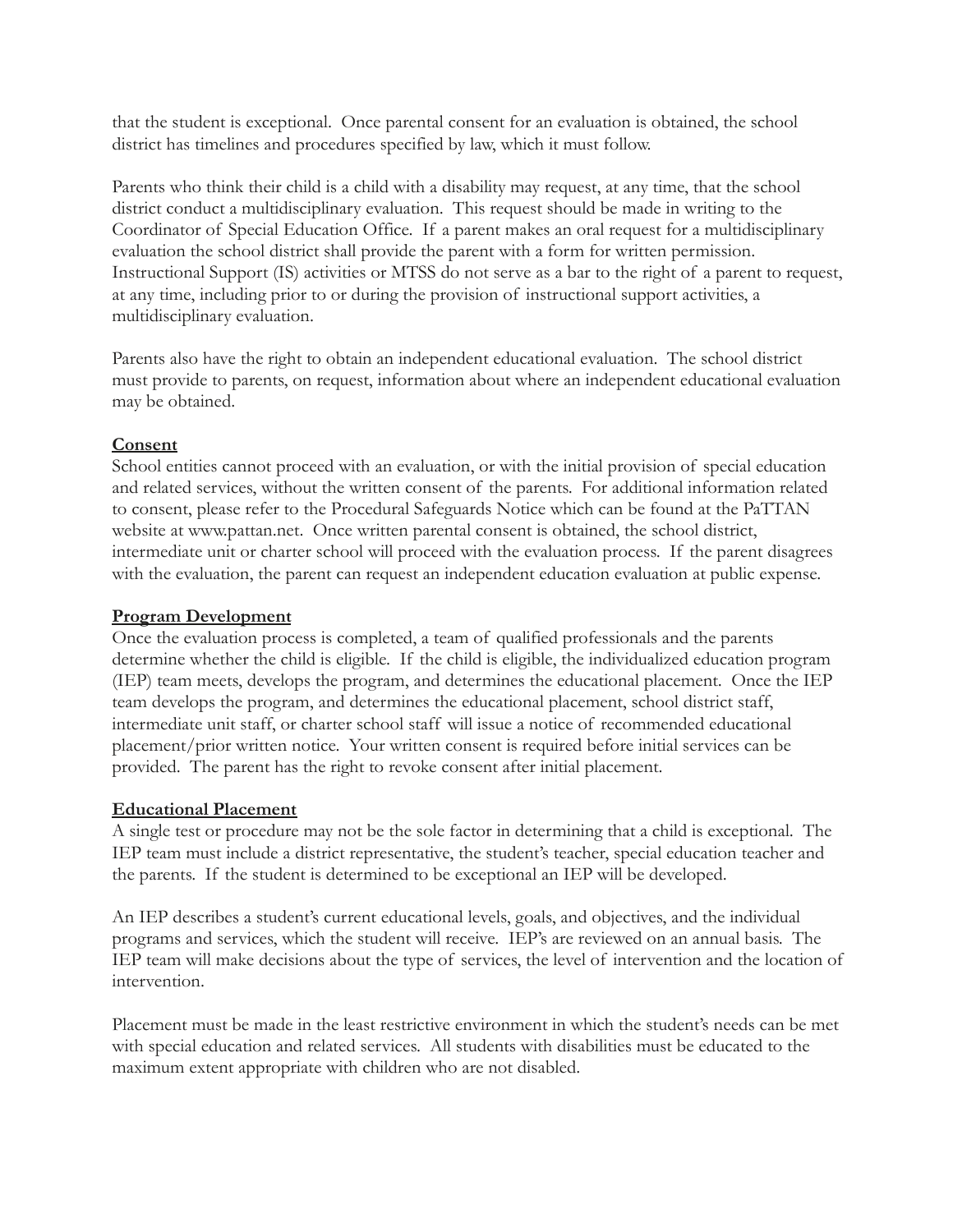## **Services for Protected Handicapped Students**

Students who are not eligible to receive special education programs and services may qualify as protected handicapped students and therefore be protected by other federal and state laws intended to prevent discrimination. The school district must ensure that protected handicapped students have equal opportunity to participate in the school program and extracurricular activities to the maximum extent appropriate for the individual student.

In compliance with state and federal law, the school district will provide to each protected handicapped student without discrimination or cost to the student or family, those related aides, services, or accommodations which are needed to provide equal opportunity to participate in and obtain the benefits of the school program and extracurricular activities to the maximum extent appropriate to the student's abilities. In order to qualify as a protected handicapped student the child must be of school age with a physical or mental disability, which substantially limits or prohibits participation in or access to an aspect of the school program.

These services and protections for protected handicapped students are distinct from those applicable to all eligible or exceptional students enrolled (or seeking enrollment) in special education programs.

The school district or parent may initiate an evaluation of a student under the laws, which protect handicapped students. Parents who wish to have a child evaluated should contact the building principal or the Office of Special Education.

## **Confidentiality**

Each school district protects the confidentiality of personally identifiable information regarding its exceptional and protected handicapped students in accordance with the Family Educational Rights and Privacy Act of 1974 (FERPA) and other applicable federal and state laws.

The Family Education Rights and Privacy Act (FERPA) affords parents and students over 18 years of age ("eligible students") certain rights with respect to the student's education records. The age of majority in Pennsylvania is 21. These rights are:

1.) The right to inspect and review the student's education records within 45 days of the day the school receives request for access.

*Parents or eligible students should submit to the school principal (or appropriate school official) a written request that identifies the record(s) they wish to inspect. The principal will make arrangements for access and notify the parent or eligible student of the time and place where the records may be inspected.*

2.) The right to request the amendment of student's education records that the parent or eligible student believes are inaccurate or misleading. *Parents or eligible students may ask the school to amend a record that they believe is inaccurate. They should write the school principal (or appropriate school official) and clearly identify the part of the record they want changed, and specify why it is inaccurate. If the school decides not to amend the record as requested by the parent or eligible student, the school will notify the parent or eligible student of the decision and advise them of their right to a hearing regarding the request for amendment. Additional information regarding the hearing procedures will be provided to the parent or eligible student when notified of the right to a hearing.*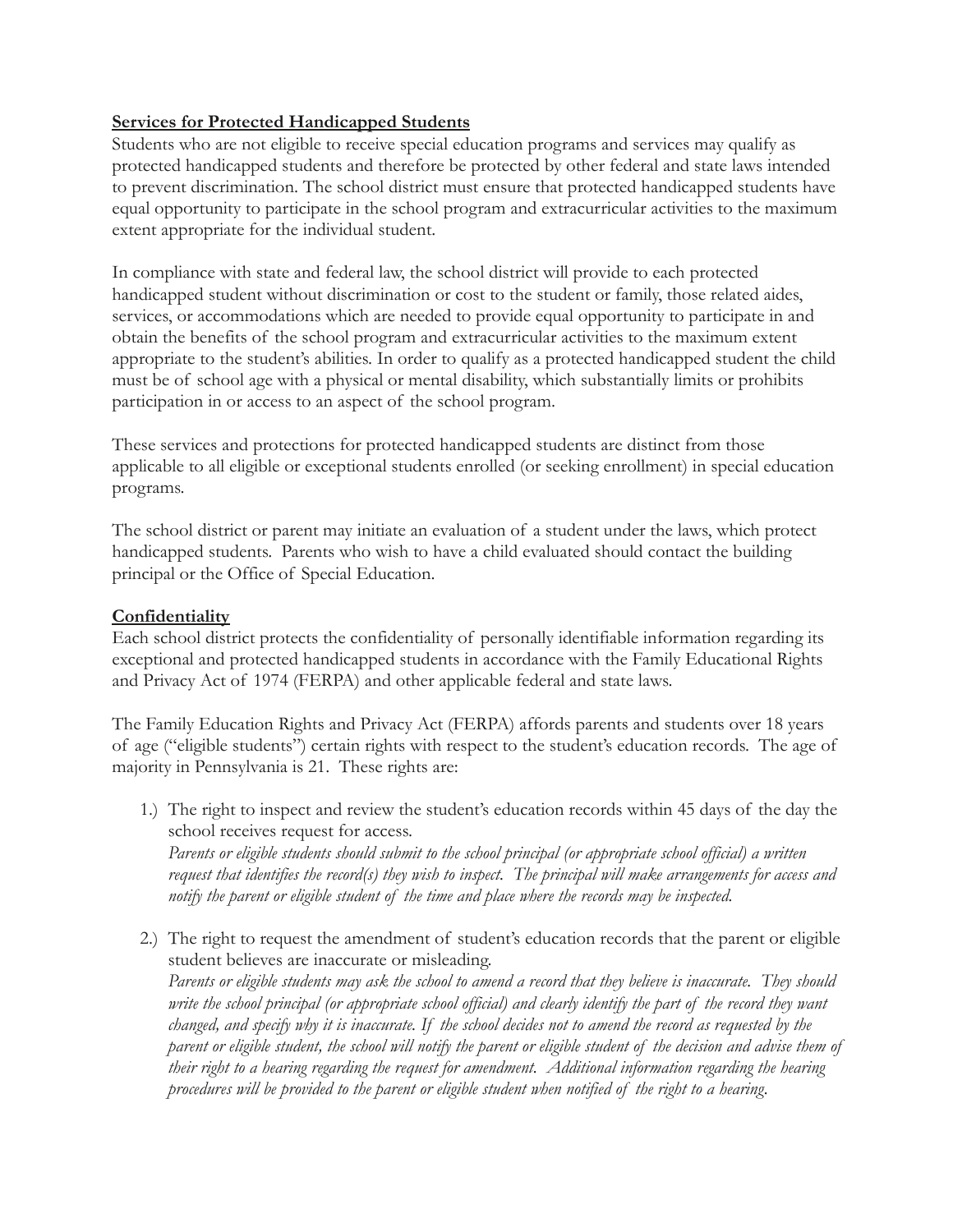3.) The right to consent to disclosures of personally identifiable information contained in the student's education records, except to the extent that FERPA authorizes disclosure without consent.

*One exception, which permits disclosure without consent is disclosure to school officials with legitimate education interests. A school official is a person employed by the district as an administrator, supervisor, instructor, or support staff member (including health or medical staff and law enforcement unit personnel); a person serving on the school board; a person or company with whom the school has contracted to perform a special task (such as an attorney, auditor, medical consultant, or therapist);or a parent or student serving on an official committee, such as a disciplinary or grievance committee, or assisting another school official in performing his or her task.*

*A school official has a legitimate educational interest if the official needs to review an educational record in order to fulfill his or her professional responsibility.*

4.) The right to file a complaint with the U.S. Department of Education concerning alleged failure by the school district to comply with the requirements of FERPA. The name and address of the Office that administers FERPA is:

> *Family Policy Compliance Office U.S. Department of Education 400 Maryland Avenue, S.W. Washington, DC 20202-4605*

The school district maintains its education records in compliance with the guidelines for the collection, maintenance and dissemination of pupil records. Category "A" data which includes the minimal personal data necessary for operation of the school district will be maintained for a minimum time period of 100 years. Category "B" data which includes verified information of clear importance, but not absolutely necessary to the school, over time, in helping the child or in protecting others will be maintained until the child leaves school. Category "C" data which includes potentially useful information, but not yet verified or clearly needed beyond the immediate present, will be reviewed at least once a year and destroyed as soon as its usefulness has ended.

In addition, the school district may release "directory information" without parental consent unless a prior written objection to the release of such information is provided to the school district by the parent(s). "Directory information" includes the following: student's name, address, telephone listing, date and place of birth, photographs, videotapes, major fields of study, participation in officially recognized activities and sports, weight and height of members of athletic teams, duties of attendance, honors and awards received. If you object to the disclosure of this information, you must submit a written letter of objection to the school district. Written objections for students 3-5 years old should be mailed to Midwestern Intermediate Unit IV at 453 Maple Street, Grove City, PA 16127.

For additional information related to student records, the parent can refer to the FERPA at the following URL: http://www.ed.gov/policy/gen/quid/fpco/ferpa/index.html.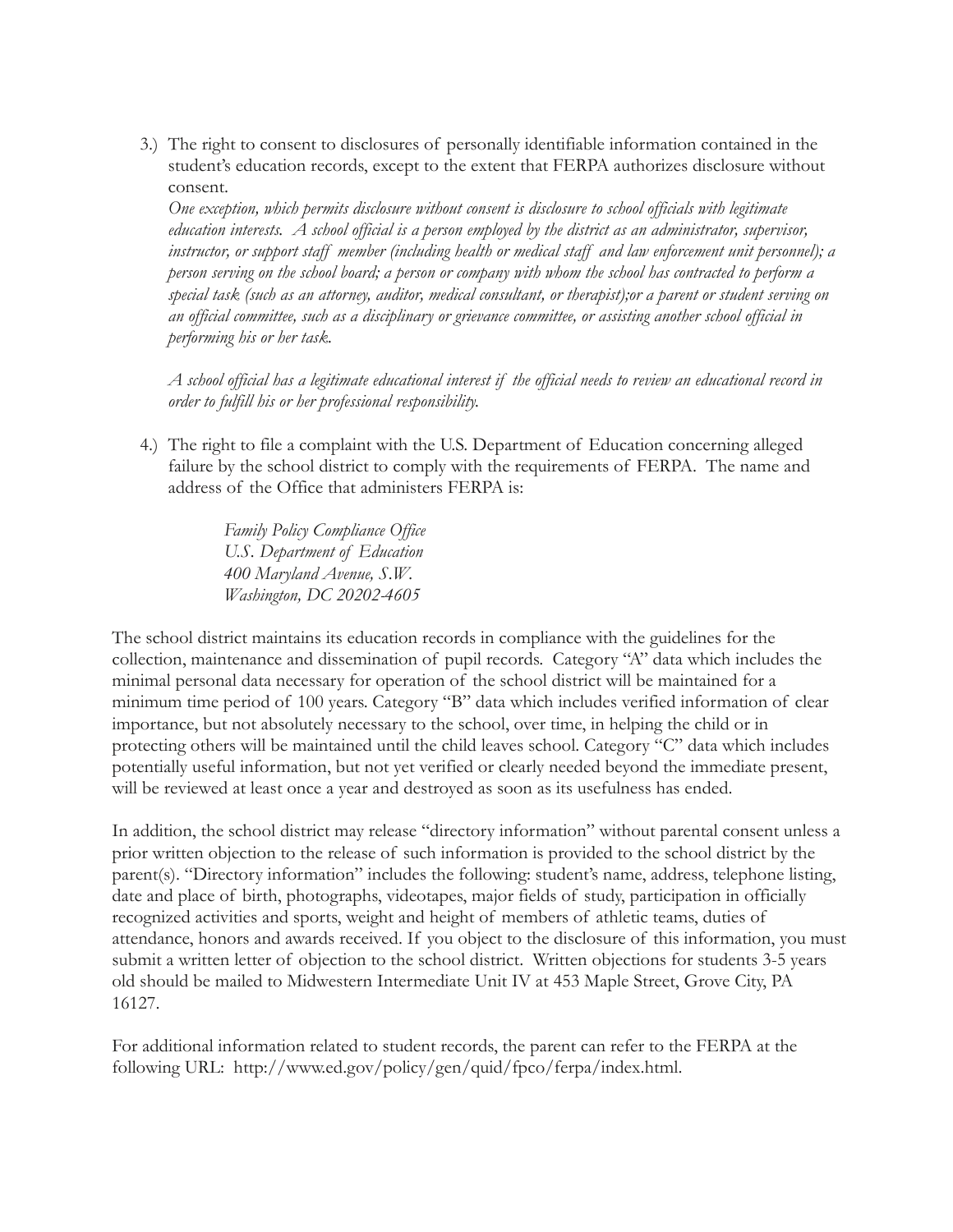#### **State Testing**

In accordance with 34 CFR 300.624, please be advised of the following retention/destruction schedule for the Pennsylvania Alternate System of Assessment (PASA), Pennsylvania System of School Assessment (PSSA), and Keystone Exam related materials:

·PSSA, Keystone Exam, and PASA test booklets will be destroyed one year after student reports are delivered for the administration associated with the test booklets.

·PSSA and Keystone Exam answer booklets and PASA media recordings will be destroyed three years after completion of the assessment.

This amendment to the Annual Notice will be in effect at the start of the 2018-2019 school year.

#### **Procedural Safeguards**

Procedural safeguards protect the rights of parents and students. These safeguards include the following:

Parent's consent is always required prior to:

- ·Conducting an initial (for the first time) evaluation or a reevaluation,
- ·Initially placing a child with a disability in a special education program,
- ·Disclosing to unauthorized persons personally identifiable information.

The school district must notify parents in writing whenever it wants to begin, change, or discontinue special education and related services. Along with this notification, the school district will provide the parents with a comprehensive, written description of their rights.

Parents who disagree with such actions proposed or refused by the school district have the right to request a hearing by an impartial third party using a procedure called due process.

Before a due process hearing will take place, the district must convene a preliminary meeting with the parent and the relevant member(s) of the IEP team in an attempt to resolve issues without the need for a due process hearing.

Pennsylvania has also made mediation services available throughout the Commonwealth at Commonwealth expense. Mediation services help parents and agencies involved in a dispute over special education to attempt to reach a mutually agreeably settlement with the assistance of an impartial mediator. Mediation is completely voluntary. Mediation does not deny or delay a party's right to a due process hearing.

School districts also have the right to initiate due process in certain situations. During a due process procedure, a student must remain in the last agreed upon educational placement (a status called pendency). Due process procedures are governed by timelines and procedures in Pennsylvania law. Throughout due process, an attorney may represent parents.

Due process hearings are oral personal hearings and are open to the public, unless the parents request a closed hearing. The decision of the hearing officer shall include finding of fact, a discussion, and conclusions of law. The decision of the hearing officer may be appealed to the appropriate court.